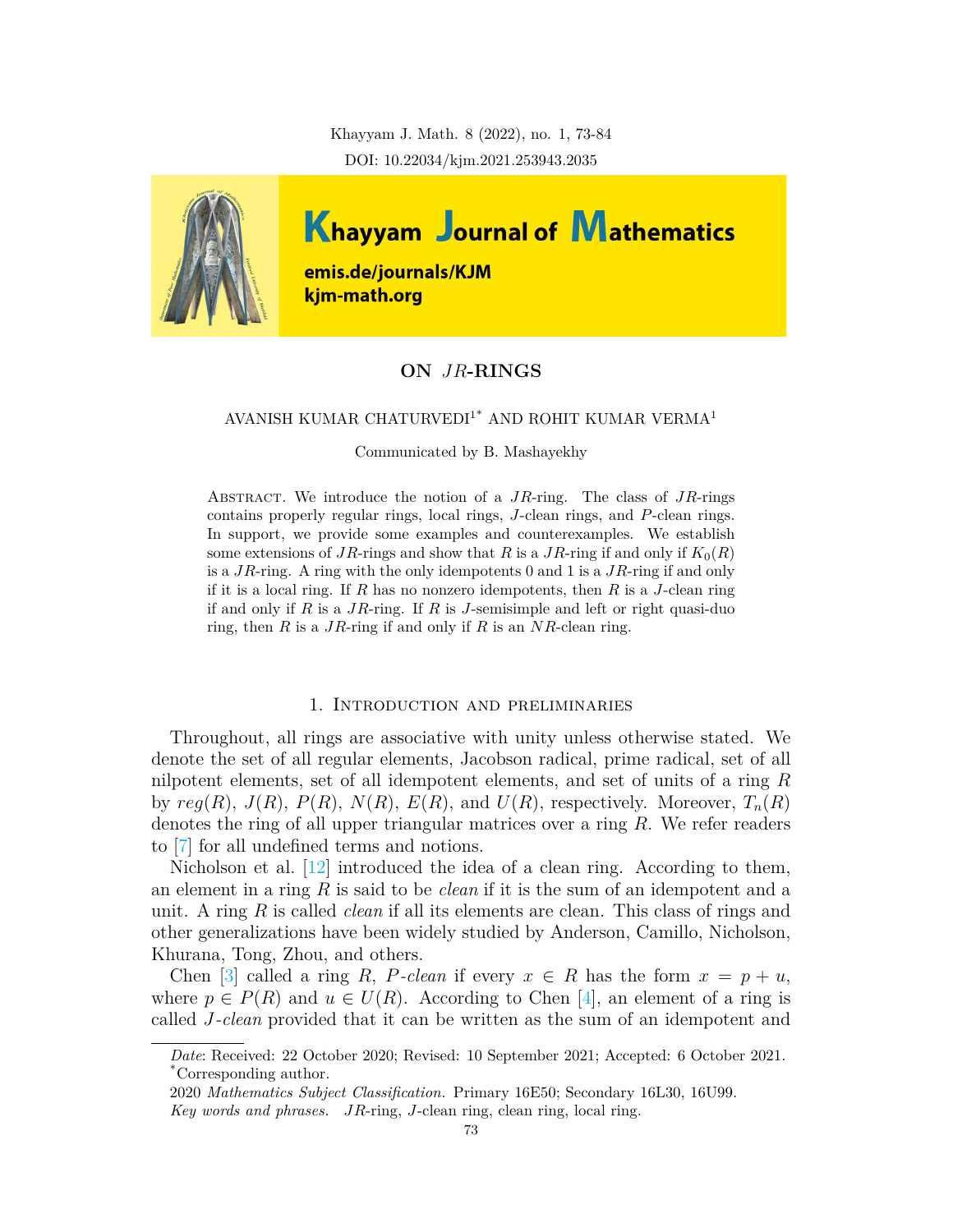an element from its Jacobson radical. A ring is *J-clean* in the case where each of its element is *J*-clean.

From the motivation, we introduce the concept of a *JR*-ring. We call an element  $x \in R$ , *JR* if it is the sum of a regular element and an element from the Jacobson radical. A ring *R* is said to be *JR* if its all elements are *JR*. It generalizes notions of *J*-clean rings and *P*-clean rings, but the converse need not be true; in support, see Remark 2.3.

Let *R* be a ring and let  $a \in R$ . Then recall from [\[6](#page-11-4)] that *R* is said to be a *local ring* if either *a* or  $1 - a$  is a unit. Also, a ring *R* is called *regular* if for each  $r \in R$ , there is some element  $a \in R$  such that  $r = r a r$ . All local and regular rings are *JR*-rings (see Proposition [2.2\)](#page-1-0), but the converse need not be true. We give a sufficient condition for a *JR*-ring to be local in Proposition [3.1](#page-7-0)(1).

In Section 2, we give some examples of *JR*-rings. We also show that homomorphic images and the direct product of *JR*-rings are *JR*-rings. Finally, we discuss many extensions of *JR*-rings. In Section 3, we discuss some properties of *JR*-rings. We investigate many relations between *JR*-rings and other known rings.

## 2. *JR*-rings and their extensions

**Definition 2.1.** An element  $x \in R$  is said to be *JR* if it is the sum of a regular element and an element from the Jacobson radical, that is,  $x = a + b$ ,  $a \in reg(R)$ and  $b \in J(R)$ . A ring R is said to be  $JR$  if its all elements are  $JR$ .

<span id="page-1-0"></span>**Proposition 2.2.** *Consider the following conditions:*

- (1) *R is a regular ring.*
- (2) *R is a J-clean ring.*
- (3) *R is a P-clean ring.*
- (4) *R is a local ring.*

*If any one of the above statement holds, then R is a JR-ring.*

*Proof.* (1). Clear.

(2). Let *R* be a *J*-clean ring. Therefore, for any  $a \in R$ ,  $a = e + j$ , where  $e \in$  $E(R)$  and  $j \in J(R)$ . Since  $e = eee = e$ , so  $e$  is regular. Then  $a \in reg(R) + J(R)$ . Hence *R* is a *JR*-ring.

(3). Let *R* be a *P*-clean ring and let  $a \in R$ . Then  $a = p + u$ ,  $p \in P(R)$ , and  $u \in U(R)$ . Since  $P(R)$  is nil,  $P(R) \subseteq J(R)$ . Also, every unit is regular. It follows that  $a \in \text{req}(R) + J(R)$ . Hence R is a JR-ring.

(4). Let *R* be a local ring. It follows from [\[12](#page-11-1), Lemma 14] that *R* is a clean ring and that 0 and 1 are the only idempotents in *R*. Let  $a \in R$  such that  $a = e + u$ , where  $e \in E(R)$  and  $u \in U(R)$ . It follows that  $a = u$  or  $a = 1 + u$ . In both cases,  $a \in reg(R) + J(R)$ , which implies that *a* is *JR*. Hence *R* is a *JR*-ring.

Recall from [\[6\]](#page-11-4) that a ring R is said to be *strongly regular* if for every  $r \in R$ , there is  $x \in R$  such that  $r^2x = r$ .

□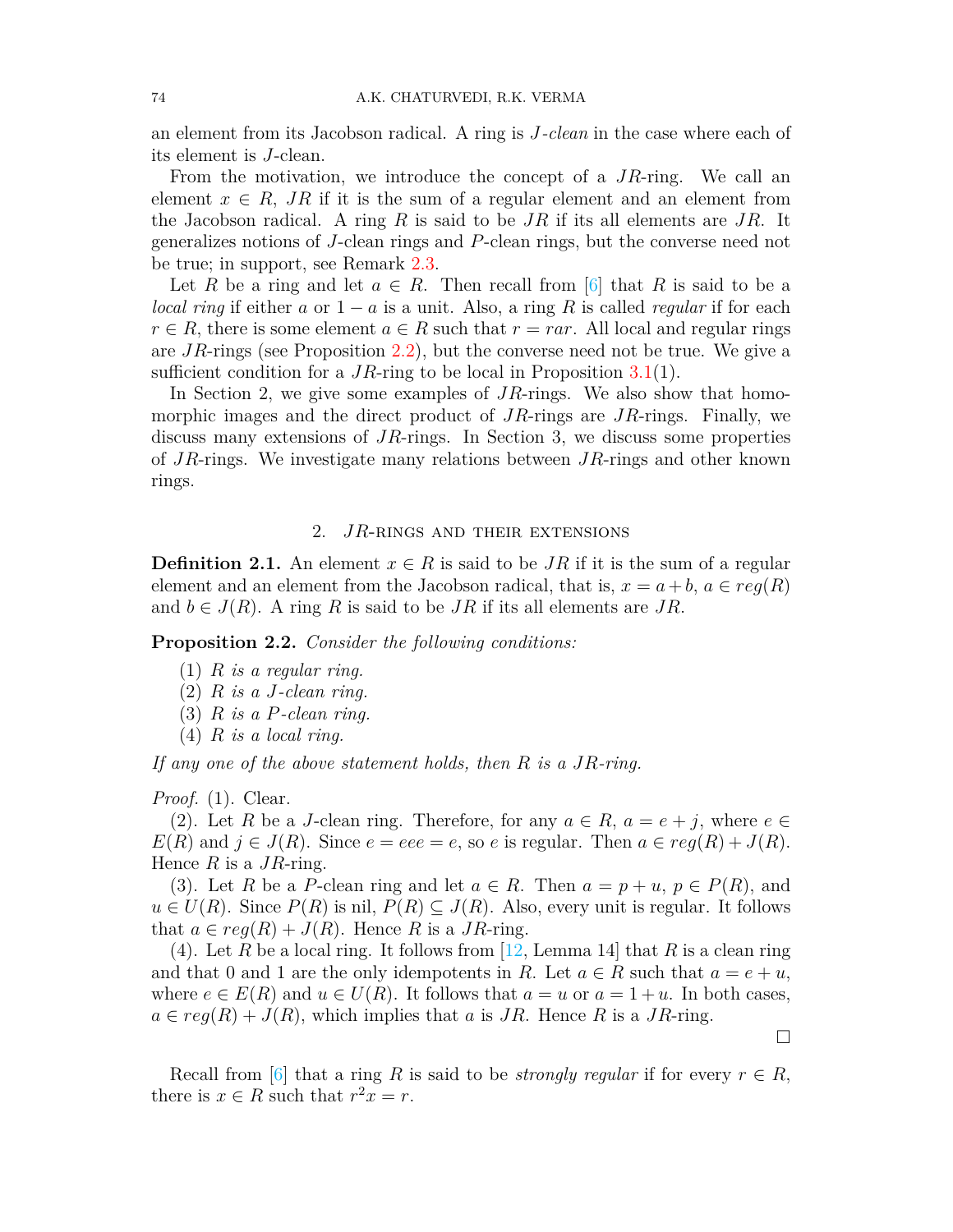- *Remark* 2.3*.* (1) Since from [\[7](#page-11-0)] Boolean rings, strongly regular rings, division rings, and semisimple rings are regular rings, as a consequence of the above proposition, they are *JR*-rings.
	- (2) A *JR*-ring need not be regular. For example,  $\mathbb{Z}_4$  is a *JR*-ring but not regular as 2 is not regular in  $\mathbb{Z}_4$ .
	- (3) A *JR*-ring need not be a *J*-clean ring. For example,  $\mathbb{Z}_6$  is a *JR*-ring but not a *J*-clean ring.
	- (4) A *JR*-ring need not be local. For example, let  $R =$  $\boxed{\mathbb{Z}_4}$   $\mathbb{Z}_4$  $0 \quad \mathbb{Z}_4$  $\setminus$ . By Proposition [2.9,](#page-3-0) *R* is a *JR*-ring. We have  $J(R) = \begin{pmatrix} 2\mathbb{Z}_4 & \mathbb{Z}_4 \\ 0 & 2\mathbb{Z} \end{pmatrix}$ 0  $2\mathbb{Z}_4$  $\setminus$ . Since  $\begin{pmatrix} 1 & 0 \\ 0 & 0 \end{pmatrix} \in R/J(R)$  is not a unit, *R* is not a local ring.

In [\[6\]](#page-11-4), authors called an element in a ring *NR-clean* if it is the sum of a (von-Neumann) regular and a nilpotent elements. A ring is called *NR-clean* if every element of the ring is *NR*-clean. In general, *JR*-rings need not be *NR*-clean rings (see Remark 3.6). Recall from [\[14\]](#page-11-5) that an element in a ring *R* is called *clear* if it is the sum of unit-regular element and unit. From [\[13](#page-11-6)], an element *a* in a unital ring *R* is called *quasi-regular* if  $1 - a$  is being invertible in  $(R, \cdot)$ . A *JR* element need not be a quasi-regular element. For example, in  $\mathbb{Z}_4$ ,  $\bar{3}$  is a *JR* element but not a quasi-regular element as  $\overline{1} - \overline{3}$  is not a unit in  $\mathbb{Z}_4$ . In [\[10\]](#page-11-7), a ring is called *UR-ring* if every element is the sum of unit and regular. This ring is a proper generalization of clean rings and regular rings.

In the following proposition, we give some examples of *JR* elements.

**Proposition 2.4.** *Let*  $R$  *be a ring and let*  $a \in R$ *.* 

- (1) If  $a 1$  is  $NR$ -clean, then  $1 + a$  is JR.
- (2) If a is clear, then  $1 + a$  is JR.
- (3) If  $a \in J(R)$ , then  $1 a$  is  $JR$ .
- (4) *a* is  $UR(JR)$  if and only if  $(1 a)$  is  $JR(UR)$ .
- (5) If a *is quasi-regular, then a is JR.* Indeed, if 2 *is JR* and  $a \in reg(R)$ , *then a is quasi-regular.*

*Proof.* (1). Let  $a-1$  be *NR*-clean. Then  $a-1 = r+n$ , where  $r \in reg(R)$  and  $n \in N(R)$ . Thus  $a = r + (1 + n)$ . Since *n* is nilpotent,  $(1 + n)$  is unit. Hence  $a \in reg(R) + U(R)$ . Now  $1 + a = r + (1 + u)$ , where  $r \in reg(R)$  and  $u \in U(R)$ . Then  $1 + a \in reg(R) + J(R)$ . Hence  $1 + a$  is *JR*.

(2). Let  $a \in R$  be a clear element such that  $a = r + u$ , where r is unit-regular and  $u \in U(R)$ . Then  $1 + a = r + (1 + u) \in \text{reg}(R) + J(R)$ . Hence  $1 + a$  is *JR*.

(3). Let  $a \in J(R)$ . Then  $(1 - a) \in U(R)$ , so  $(1 - a)$  is regular. Hence  $(1 - a)$ is *JR*.

(4). Clear.

(5). Let  $a \in R$  such that  $a$  is quasi-regular. Then  $1 - a$  is a unit, so  $1 - a = u$ , where  $u \in U(R)$ . Thus  $a = 1 - u \in J(R)$ , so  $a \in reg(R) + J(R)$ . Hence a is *JR*. Now, let 2 be *JR*. Then  $2 = a + j$ ,  $a \in reg(R)$  and  $j \in J(R)$ . This implies that 1 *−*  $a = j - 1 \in U(R)$ . Then 1 −  $a$  is a unit. Hence  $a$  is quasi-regular.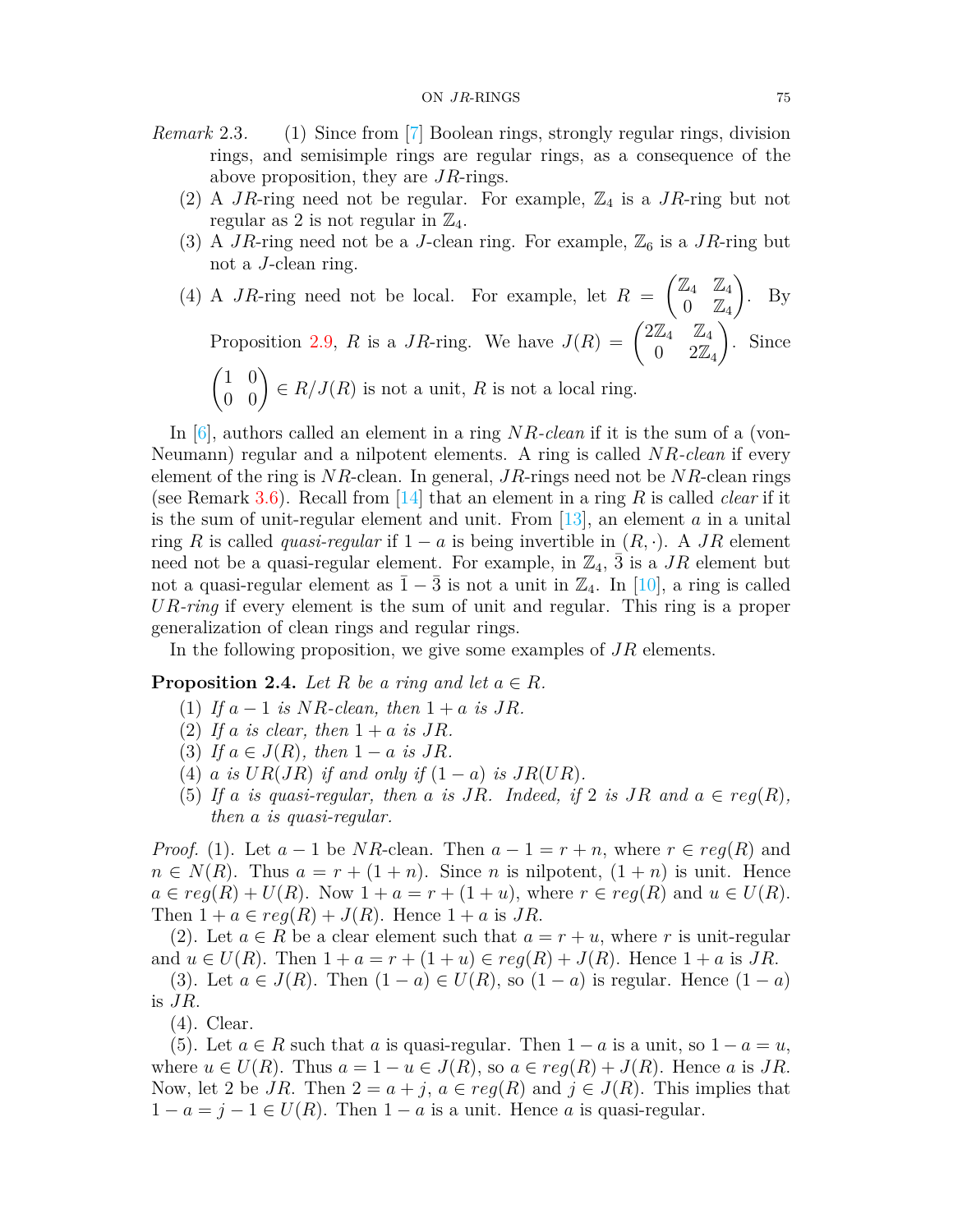□

<span id="page-3-1"></span>**Lemma 2.5.** *Homomorphic image of a JR-ring is a JR-ring.*

*Proof.* Let  $f: R \to S$  be a ring epimorphism. Let  $s \in S$ . Then there exists  $a \in R$ such that  $f(a) = s$ . Since R is  $JR$ , so  $a = r + j$ , where  $r \in reg(R)$  and  $j \in J(R)$ . Then  $s = f(a) = f(r + j) = f(r) + f(j) \in reg(S) + J(S)$ . Hence *S* is *JR*. □

<span id="page-3-2"></span>**Proposition 2.6.** *Let I be an ideal of a ring R contained in J*(*R*) *and idempotents lift modulo I. Then R is a JR-ring if and only if R/I is JR.*

*Proof.* Let  $a \in R$ , and write  $a + I = (r + I) + (j + I)$ , where  $(r + I) \in reg(R/I)$ and  $(j + I) \in J(R/I)$ . By [\[10,](#page-11-7) Lemma 2.4], regular elements lift the modulo *I*. Then there exists a regular element  $r' \in R$  such that  $r - r' \in I \subseteq J(R)$ . Therefore,  $r = r' + j'$ , where  $j' \in J(R)$ . We have  $a + I = (r' + j' + I) + (j + I) =$  $(r' + j'') + I$ , where  $j + j' = j''$  as  $j \in J(R)$  since  $I \subseteq J(R)$ . This implies that  $a - (r' + j'') \in I \subseteq J(R)$ , so,  $a = r' + j''' + j'' = r' + j^{iv}$ , where  $j''' + j'' = j^{iv}$ . Then  $a \in \text{req}(R) + J(R)$ . Hence R is a JR-ring. The converse is clear by Lemma [2.5](#page-3-1).  $\Box$ 

Recall from  $\lceil 6 \rceil$  that the prime radical  $P(R)$  of a ring R is defined as the intersection of all prime ideals of *R*. Since  $P(R) \subseteq J(R)$ , as a consequence of Proposition [2.6](#page-3-2), we have the following result.

**Corollary 2.7.** *If R is a ring and idempotents lift modulo P*(*R*)*, then R is JR if and only if*  $R/P(R)$  *is*  $JR$ *.* 

Now, we discuss some extensions of *JR*-rings.

**Proposition 2.8.** *A finite product of rings is a JR-ring if and only if each ring is a JR-ring.*

*Proof.* Let  $R = \prod_{i=1}^{n} R_i$  be a *JR*-ring. Then each  $R_i$  is *JR* by Lemma [2.5.](#page-3-1) Conversely, suppose that each  $R_i$  is  $JR$ , and let  $a = (a_1, a_2, \ldots, a_n) \in R$ . Since each  $a_i$  is JR, so  $a_i = r_i + j_i$ , where  $r_i \in reg(R_i)$ ,  $j_i \in J(R_i)$ . Then  $r =$  $(r_1, \ldots, r_n) \in \text{reg}(R)$  and  $j = (j_1, \ldots, j_n) \in J(R)$ . Thus  $a = r + j$ . Hence R is a  $JR$ -ring.  $\Box$ 

<span id="page-3-0"></span>**Proposition 2.9.** *Let R and T be any two rings. Let M be an R-T-bimodule* and let P be the formal triangular ring  $\begin{pmatrix} R & M \\ 0 & T \end{pmatrix}$ 0 *T* Ň *. Then P is a JR-ring if and only if R and T are JR-rings.*

*Proof.* Let  $P =$ ( *R M* 0 *T*  $\setminus$ be a *JR*-ring. It is well known that  $J(P) = \begin{pmatrix} J(R) & M \\ 0 & I(T) \end{pmatrix}$  $0$   $J(T)$  $\setminus$ *.* Let  $\begin{pmatrix} a & m \\ 0 & b \end{pmatrix}$ 0 *b*  $\setminus$ *∈ P* = ( *R M* 0 *T*  $\setminus$ , where  $a \in R$ ,  $m \in M$ , and  $b \in T$ . Then ( *a m* 0 *b*  $\setminus$ =  $\int r_1 \, r_2$ 0 *r*<sup>3</sup>  $\setminus$  $+$  $\int j_1 \dot{m}$  $0 \t j_3$ ), where  $\begin{pmatrix} r_1 & r_2 \\ 0 & r_1 \end{pmatrix}$ 0 *r*<sup>3</sup>  $\left\{ \begin{array}{ll} \n\text{if } m \text{ is a } \begin{pmatrix} j_1 & m \\ n & j \end{pmatrix} \right\}$  $0 \t j_3$  $\setminus$ *∈*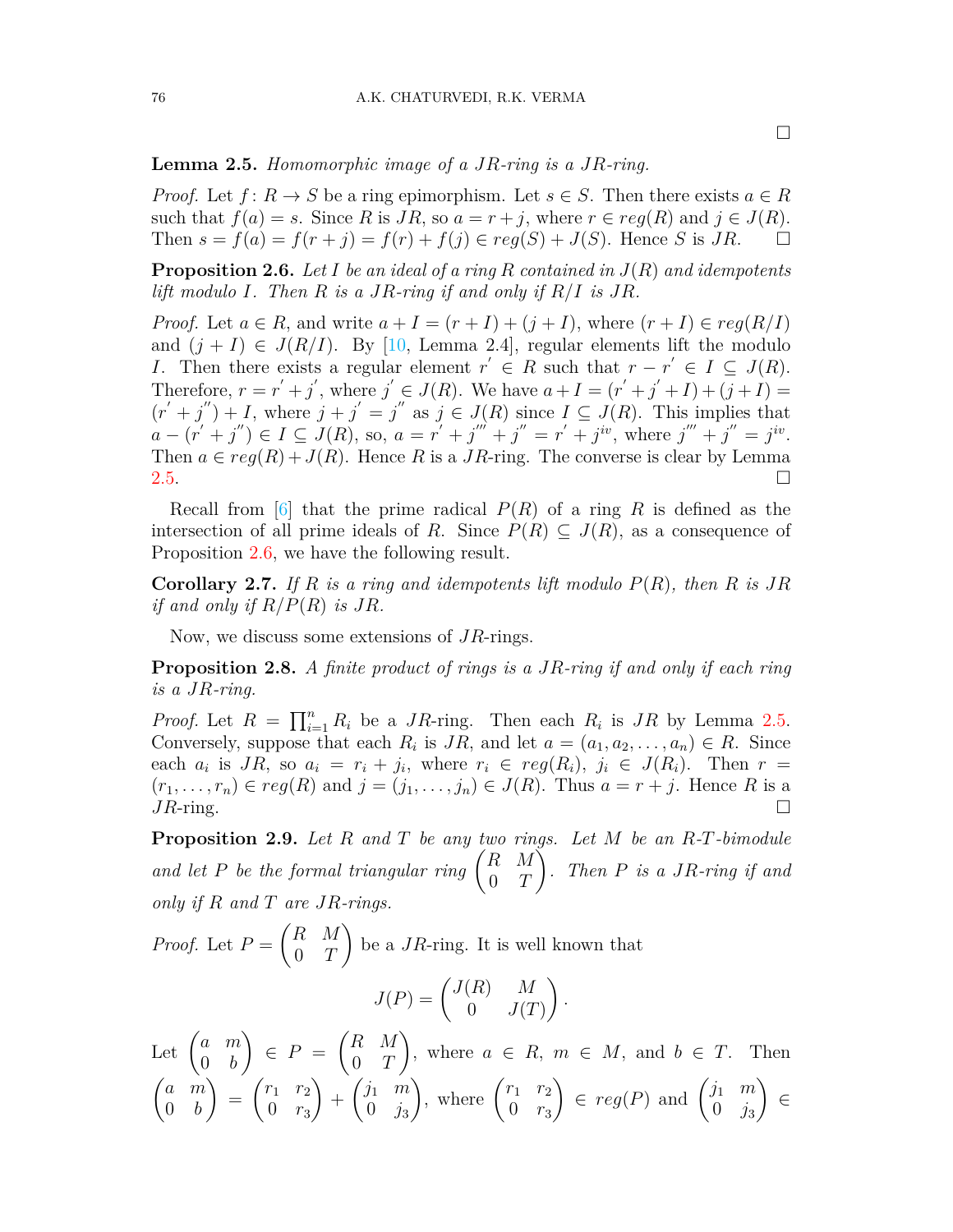*J*(*P*). Then  $a = r_1 + j_1$  and  $b = r_3 + j_3$ . Since  $\begin{pmatrix} r_1 & r_2 \\ 0 & r_1 \end{pmatrix}$ 0 *r*<sup>3</sup>  $\setminus$ *∈ reg*(*P*), there exists ( *y*<sup>1</sup> *y*<sup>2</sup> 0 *y*<sup>3</sup>  $\left\{ P \text{ such that } \begin{pmatrix} r_1 & r_2 \\ 0 & r_1 \end{pmatrix} \right\}$ 0 *r*<sup>3</sup> ) (*y*<sup>1</sup> *y*<sup>2</sup> 0 *y*<sup>3</sup>  $\left( r_1 \right) r_2$ 0 *r*<sup>3</sup>  $\setminus$ =  $\int r_1 \, r_2$ 0 *r*<sup>3</sup>  $\setminus$ . This implies that  $r_1y_1r_1 = r_1$  and  $r_3y_3r_3 = r_3$ . Thus  $r_1 \in reg(R)$  and  $r_3 \in reg(T)$ . Also  $j_1 \in J(R)$  and  $j_3 \in J(T)$ . Hence *R* and *T* are *JR*-rings.

Conversely, let *R* and *T* be *JR*-rings. Let  $\begin{pmatrix} a & m \\ 0 & b \end{pmatrix}$ 0 *b*  $\left( \begin{array}{cc} a & m \\ c & b \end{array} \right)$   $\in P$ . Then  $\left( \begin{array}{cc} a & m \\ 0 & b \end{array} \right)$ 0 *b*  $\setminus$ =  $\int r_1 + j_1 \, m$ 0  $r_3 + j_3$  $\setminus$ =  $\int_1^1 0$ 0 *r*<sup>3</sup>  $\setminus$  $+$  $\int j_1$  *m*  $0 \t j_3$  $\setminus$ . Since *r*<sup>1</sup> and *r*<sup>3</sup> are regular in *R* and *T*, respectively, there exist  $x_1$  and  $x_3$  such that  $r_1x_1r_1 = r_1$  and  $r_3x_3r_3 =$  $r_3$ . Then  $\begin{pmatrix} r_1 & 0 \\ 0 & r_1 \end{pmatrix}$ 0 *r*<sup>3</sup>  $\int x_1 = 0$ 0 *x*<sup>3</sup>  $\left(\begin{matrix}r_1 & 0\end{matrix}\right)$ 0 *r*<sup>3</sup>  $\setminus$ =  $\int r_1 x_1 r_1 = 0$ 0 *r*3*x*3*r*<sup>3</sup>  $\sqrt{ }$ =  $\bar{r}_1$  0 0 *r*<sup>3</sup>  $\sqrt{ }$ . Thus  $\int r_1 = 0$ 0 *r*<sup>3</sup>  $\epsilon$  *reg*(*P*) and  $\begin{pmatrix} j_1 & m \\ 0 & j_1 \end{pmatrix}$  $0 \t j_3$  $\setminus$  $\in$  *J*(*P*). Hence *P* is a *JR*-ring. □

Let *R* be a ring and let  $s \in R$  be central. Following [\[5](#page-11-8)], the set

$$
K_s(R) = \{ [a_{ij}] \in M_2(R) | \text{ for all } a_{ij} \in R \} \text{ with the following operations}
$$

$$
\begin{pmatrix} a & b \\ c & d \end{pmatrix} + \begin{pmatrix} a' & b' \\ c' & d' \end{pmatrix} = \begin{pmatrix} a+a' & b+b' \\ c+c' & d+d' \end{pmatrix} \text{ and}
$$

$$
\begin{pmatrix} a & b \\ c & d \end{pmatrix} \cdot \begin{pmatrix} a' & b' \\ c' & d' \end{pmatrix} = \begin{pmatrix} aa' + sbc' & ab' + bd' \\ ca + dc' & scb' + dd' \end{pmatrix} \text{ is a ring.}
$$

**Proposition 2.10.** *A ring*  $R$  *is a*  $JR$ *-ring if and only if*  $K_0(R)$  *is a*  $JR$ *-ring.* 

*Proof.* Let *R* be a *JR*-ring. We have to show that  $K_0(R)$  is a *JR*-ring. Let  $\begin{pmatrix} a & b \\ c & d \end{pmatrix} \in K_0(R)$ . Then  $\begin{pmatrix} a & b \\ c & d \end{pmatrix} =$  $\int r_1 + j_1$  *b c*  $r_4 + j_4$  $\setminus$ , as *R* is a *JR*-ring, where  $r_1, r_4 \in reg(R)$  and  $j_1, j_4 \in J(R)$ . Then  $\begin{pmatrix} a & b \\ c & d \end{pmatrix} =$  $\int r_1$  0 0 *r*<sup>4</sup>  $\setminus$  $+$  $\int j_1$  *b c j*<sup>4</sup>  $\setminus$ . Since  $r_1, r_4 \in reg(R)$ , there exist *x* and *y* in *R*, respectively, such that  $r_1 x r_1 = r_1$  and  $r_4yr_4 = r_4$ . Then  $\begin{pmatrix} r_1 & 0 \\ 0 & r_1 \end{pmatrix}$ 0 *r*<sup>4</sup>  $\bigwedge$   $\bigwedge x = 0$ 0 *y*  $\left(\begin{matrix}r_1 & 0\end{matrix}\right)$ 0 *r*<sup>4</sup>  $\bar{\wedge}$ =  $\int r_1 x r_1$  0 0 *r*4*yr*<sup>4</sup>  $\setminus$ =  $\int_1^1 0$ 0 *r*<sup>4</sup>  $\setminus$ . Then  $\begin{pmatrix} r_1 & 0 \\ 0 & r_1 \end{pmatrix}$ 0 *r*<sup>4</sup>  $\left( \begin{array}{cc} \cdot & \cdot \\ \cdot & \cdot \\ \cdot & \cdot \end{array} \right)$   $\in reg(K_0(R))$  and  $\left( \begin{array}{cc} \cdot & \cdot \\ \cdot & \cdot \\ \cdot & \cdot \end{array} \right)$ *c j*<sup>4</sup>  $\bigwedge^r$  $\in$  *J*(*K*<sub>0</sub>(*R*)). Hence *K*<sub>0</sub>(*R*) is a *JR*-ring.

Conversely, let  $K_0(R)$  be a *JR*-ring. Then *R* is so, since clearly the mapping  $f: K_0(R) \to R$  defined by  $f(A)$  $\begin{pmatrix} a & b \\ c & d \end{pmatrix}$  = *a* is a ring epimorphism. □

In view of [[5\]](#page-11-8), *B* is called a unital subring of a ring *A* if  $\phi \neq B \subseteq A$  and for any *x*, *y* ∈ *B*, *x*−*y*, *xy* ∈ *B* and 1<sub>*A*</sub> ∈ *B*. Let *A* be a ring, let *B* be a unital subring of *A*, and let  $R[A, B]$  denote the set  $\{(a_1, a_2, \ldots, a_n, b, b, \ldots): a_i \in A, b \in B, 1 \le i \le n\}.$ Then *R*[*A, B*] is a ring under the componentwise addition and multiplication. Also,  $J(R[A, B]) = R[J(A), J(A) \cap J(B)]$  (see [\[5\]](#page-11-8)).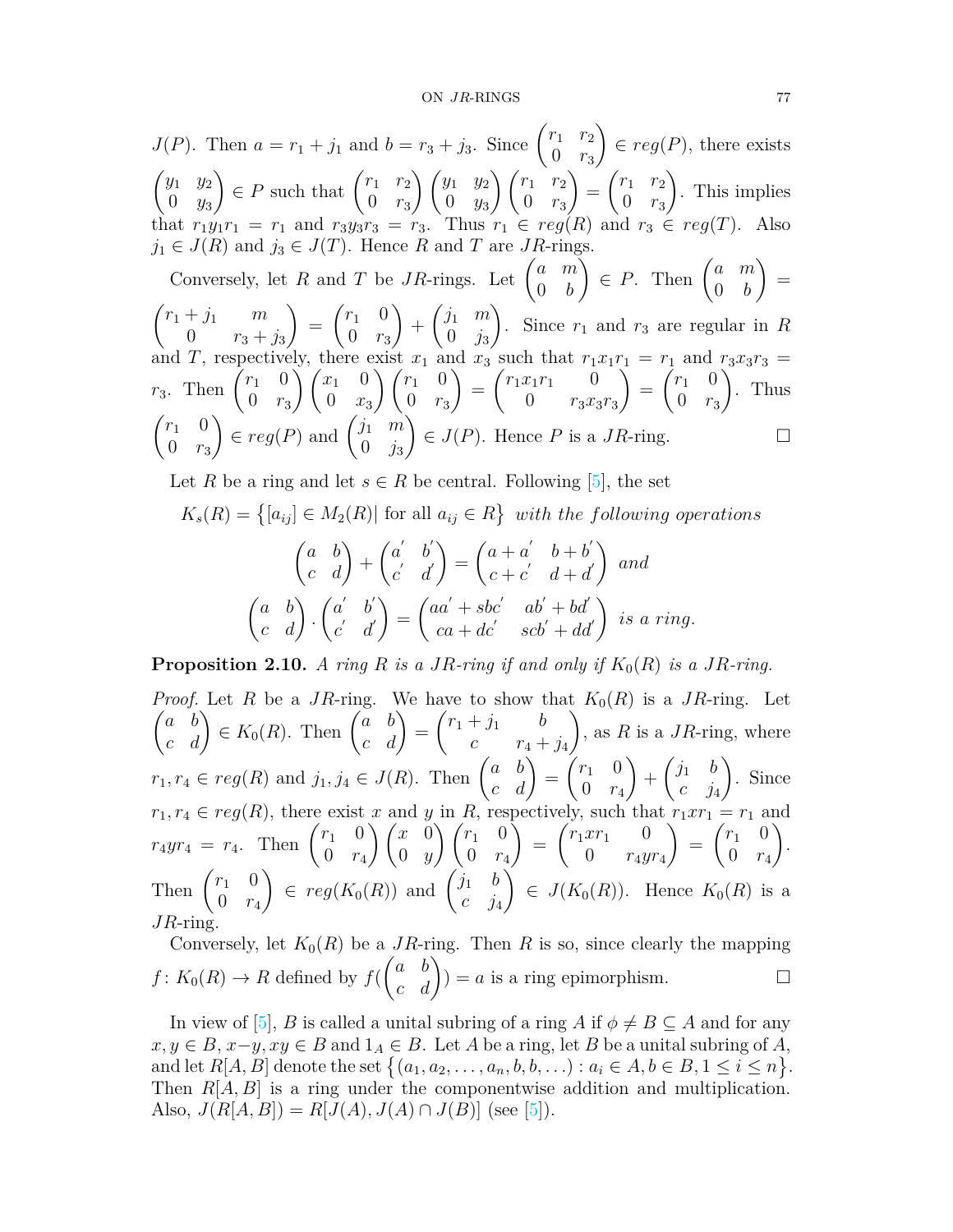**Proposition 2.11.** *Let A be a ring and let B be a unital subring of A such that*  $J(B) \subseteq J(A)$ . Then  $R[A, B]$  is a JR-ring if and only if A and B are JR-rings.

*Proof.* Let  $R[A, B]$  be a *JR*-ring. Let  $a \in A$  such that  $(a, 0, 0, ...) = (r, b_1, b_1, ...)$  $(j, b_2, b_2, \ldots)$ , where  $(r, b_1, b_1, \ldots) \in \text{reg}(R[A, B]), (j, b_2, b_2, \ldots) \in J(R[A, B]),$ *j* ∈ *J*(*A*), and *b*<sub>2</sub> ∈ *J*(*A*)  $\cap$  *J*(*B*). Since  $(r, b_1, b_1, \ldots)$  is regular in *R*[*A, B*], there exists  $(x, b, b, \ldots)$  such that  $(r, b_1, b_1, \ldots)(x, b, b, \ldots)(r, b_1, b_1, \ldots) = (r, b_1, b_1, \ldots)$ . Hence  $rxr = r$ , and then *r* is regular in *A* and  $j \in J(A)$ . Thus *A* is *JR*. Now, let  $b \in B$  such that  $(0, b, b, ...) = (r, b_3, b_3, ...) + (j, b_4, b_4, ...)$ , where  $(r, b_3, b_3, \ldots) \in reg(R[A, B]), (j, b_4, b_4, \ldots) \in J(R[A, B]), j \in J(A), \text{ and } b_4 \in$ *J*(*A*) ∩ *J*(*B*). Since  $(r, b_3, b_3, ...)$   $∈$   $reg(R[A, B])$ , there exists  $(y, b', b', ...)$  such that  $(r, b_3, b_3, \ldots)(y, b', b', \ldots)(r, b_3, b_3, \ldots) = (r, b_3, b_3, \ldots)$ . Then  $b_3b'b_3 = b_3$ . Thus  $b_3$  is regular in *B*. Since  $J(B) \subseteq J(A)$ , so  $b_4 \in J(A) \cap J(B) = J(B)$ . Therefore,  $b_3 \in reg(B)$  and  $b_4 \in J(B)$ . Thus *B* is *JR*. Hence *A* and *B* are *JR*-rings.

Conversely, let *A* and *B* be *JR*-rings. Let  $z = (a_1, a_2, \ldots, a_n, b, b, \ldots) \in$  $R[A, B]$ , where, for each *i*,  $a_i = r_i + j_i$ ,  $r_i \in reg(A)$  and  $j_i \in J(A)$ , and  $b = r + j, r \in reg(B)$  and  $j \in J(B)$ . Then  $z = (r_1, r_2, \ldots, r_n, r, r, \ldots)$  $(j_1, j_2, \ldots, j_n, j, j, \ldots)$ . Since each  $r_i$  is regular in *A* and *r* is regular in *B*, there exist  $z_i \in A$  and  $z_{11} \in B$  such that  $r_i z_i r_i = r_i$  and  $r z_{11} r = r$ . Hence,  $(r_1, r_2, \ldots, r_n, r, r, \ldots)$   $(z_1, z_2, \ldots, z_n, z_{11}, z_{11}, \ldots)$   $(r_1, r_2, \ldots, r_n, r, r, \ldots)$ 

 $(r_1, r_2, \ldots, r_n, r, r, \ldots)$  is in  $reg(R[A, B])$ . Also, for each *i*,  $j_i \in J(A)$  and  $j \in J(A)$  $J(B) = J(A) \cap J(B)$ . Hence  $R[A, B]$  is a *JR*-ring. □

According to [\[5\]](#page-11-8), let *R* be a ring and let *M* be an (*R, R*)-bimodule, which is a general ring (with or without identity) such that for all  $m, l \in M$  and  $a \in R$ , we have  $(ml)a = m(la)$  and  $(am)l = a(ml)$ . The ideal-extension  $I(R, M)$  of R by M is defined as the additive Abelian group  $I(R, M) = R \oplus M$  with multiplication  $(a, m)(c, l) = (ac, al + mc + ml).$ 

**Proposition 2.12.** Let R and M be defined as above. If  $mxs + mxm + sxm = m$ *for all*  $m \in M$  *and*  $x, s \in R$ *, then*  $I(R, M)$  *is a JR-ring if and only if R is a JR-ring.*

*Proof.* Let the ideal-extension  $I(R, M)$  be a *JR*-ring. Define  $f: I(R, M) \to R$ by  $f(r, m) = r$ . Then clearly it is a ring epimorphism. Thus, by Lemma [2.5,](#page-3-1) *R* is a *JR*-ring. Conversely, let *R* be a *JR*-ring. We have to show that  $I(R, M)$ is a *JR*-ring. Let  $(r, m) \in I(R, M)$ . Then  $r = s + j$ , where  $s \in reg(R)$  and  $j \in J(R)$ . Since  $s \in reg(R)$ , there exists  $x \in R$  such that  $sxs = s$ . Thus  $(r, m) = (s, m) + (j, 0)$ , where  $(j, 0) \in J(I(R, M))$ . Also  $(s, m)(x, 0)(s, m) =$  $(sx, 0 + mx + 0)(s, m) = (sxs, sxm + mxs + mxm) = (s, m)$  as  $mxs + mxm +$  $sxm = m$  for all  $m \in M$  and  $x, s \in R$ . Then  $(s,m) \in reg(I(R,M))$ . Thus  $(r, m) \in reg(I(R, M)) + J(I(R, M))$ . Hence  $I(R, M)$  is a *JR*-ring. □

*Remark* 2.13*.* Recall from [[8\]](#page-11-9) that a ring *R* is said to be *Abelian* if every idempotent in *R* is central. A *JR*-ring and an Abelian ring do not imply each other. Consider  $R = \mathbb{Z}$ . Then it is an Abelian ring but not a *JR*-ring. Consider  $R =$  $\boxed{\mathbb{Z}_4}$   $\mathbb{Z}_4$  $0 \quad \mathbb{Z}_4$  $\setminus$ .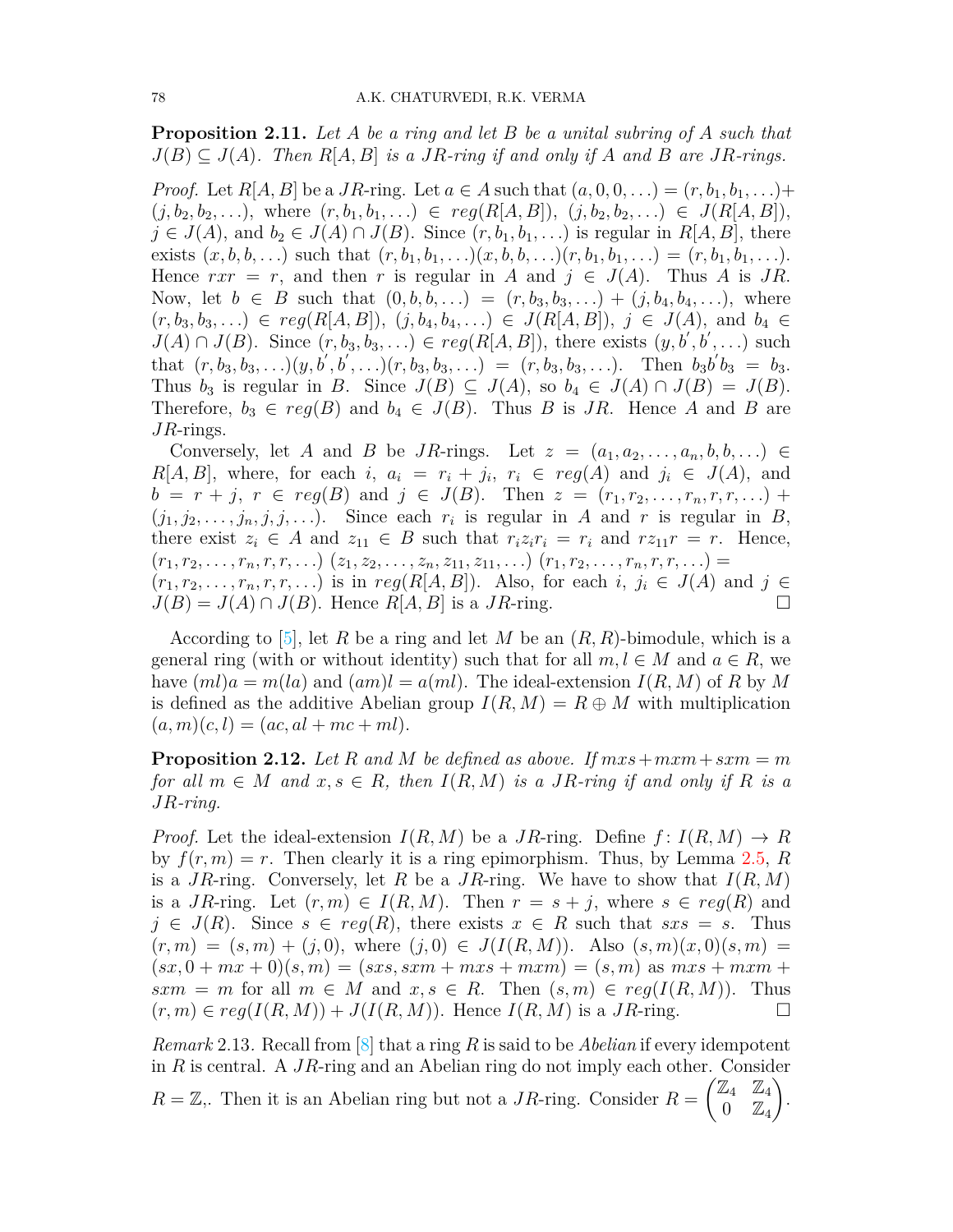Then by Proposition [2.9](#page-3-0), *R* is a *JR*-ring. All idempotents of *R* are  $\begin{pmatrix} 1 & 0 \\ 0 & 1 \end{pmatrix}$ ,  $\begin{pmatrix} 1 & 0 \\ 0 & 0 \end{pmatrix}$  $\begin{pmatrix} 0 & 0 \\ 0 & 1 \end{pmatrix}$ , and  $\begin{pmatrix} 1 & 1 \\ 0 & 0 \end{pmatrix}$ . Indeed for  $\begin{pmatrix} 1 & 1 \\ 0 & 0 \end{pmatrix}$ ,  $\begin{pmatrix} 1 & 1 \\ 0 & 0 \end{pmatrix} \begin{pmatrix} 0 & 0 \\ 0 & 1 \end{pmatrix} =$  $\begin{pmatrix} 0 & 1 \\ 0 & 0 \end{pmatrix}$ and  $\begin{pmatrix} 0 & 1 \\ 0 & 0 \end{pmatrix} \begin{pmatrix} 1 & 1 \\ 0 & 0 \end{pmatrix} =$  $\begin{pmatrix} 0 & 0 \\ 0 & 0 \end{pmatrix}$ . Thus  $\begin{pmatrix} 1 & 1 \\ 0 & 0 \end{pmatrix}$  is not central in *R*. Hence *R* is not an Abelian ring.

It is clear from the above discussion that all idempotent elements of a *JR*-ring need not be central.

In the following proposition, we have extensions of a *JR*-ring with the help of its central idempotent elements.

<span id="page-6-0"></span>**Proposition 2.14.** *Let R be a ring and let e be a central idempotent of R.*

- (1) *If R is a JR-ring, then eRe is a JR-ring.*
- (2) If  $eRe$  and  $(1-e)R(1-e)$  are *JR*-rings, then *R* is a *JR*-ring.

*Proof.* (1). Let *R* be a *JR*-ring. Since *e* is a central idempotent of *R*, so *eRe* is a homomorphic image of *R*. It follows from Lemma [2.5](#page-3-1) that *eRe* is a *JR*-ring.

(2). Let *eRe* and (1*−e*)*R*(1*−e*) be *JR*-rings. By the Pierce decomposition for the ring  $R$ ,  $R = eRe \oplus eR(1-e) \oplus (1-e)Re \oplus (1-e)R(1-e)$ . Since *e* is a central idempotent of *R*, so  $R = eRe \oplus (1 - e)R(1 - e) \simeq$  $\ell e$  0 0 (1 *− e*)*R*(1 *− e*)  $\setminus$ . Now let  $\begin{pmatrix} a & 0 \\ 0 & b \end{pmatrix}$ 0 *b*  $\setminus$ *∈ R*, where *a ∈ eRe* and *b ∈* (1*−e*)*R*(1*−e*). Since *eRe* and (1*−e*)*R*(1*− e*) are *JR*-rings,  $a = r_1 + j_1$  and  $b = r_2 + j_2$ . Thus  $\begin{pmatrix} a & 0 \\ 0 & b \end{pmatrix}$ 0 *b*  $\setminus$ =  $\int r_1 + j_1 = 0$ 0  $r_2 + j_2$  $\setminus$ =  $\int_1^1 0$ 0 *r*<sup>2</sup>  $\setminus$  $+$  $(i_1 \ 0)$  $0 \t j_2$  $\lambda$ . Since  $r_1$  and  $r_2$  are regular in  $R$ , there exist  $x_1$  and  $x_2$  in *R* such that  $r_1x_1r_1 = r_1$  and  $r_2x_2r_2 = r_2$ . Thus  $\begin{pmatrix} r_1 & 0 \\ 0 & r_1 \end{pmatrix}$ 0 *r*<sup>2</sup>  $\bigg\{ \int x_1 \, 0 \,$  $0 \quad x_2$  $\int (r_1) 0$ 0 *r*<sup>2</sup>  $\setminus$ =  $\int r_1 x_1 r_1 = 0$ 0  $r_2x_2r_2$  $\setminus$ =  $\int_1^1 0$ 0 *r*<sup>2</sup> ). Then  $\begin{pmatrix} r_1 & 0 \\ 0 & r_1 \end{pmatrix}$  $0 \rvert r_2$  $\left( \begin{array}{cc} \cdot & \cdot \\ \cdot & \cdot \\ \cdot & \cdot \end{array} \right) \in reg(R)$ , and also  $\left( \begin{array}{cc} j_1 & 0 \\ 0 & i \end{array} \right)$  $0 \t j_2$  $\lambda$ *∈*  $J(R)$ . Hence  $R$  is a  $JR$ -ring.

**Corollary 2.15.** *Let R be an Abelian ring. If for some*  $n \in \mathbb{N}$ ,  $T_n(R)$  *is a JR-ring, then R is a JR-ring.*

*Proof.* Let  $a = diag(1, 0, \ldots, 0) \in T_n(R)$ , which is an idempotent. Clearly,  $R \simeq$  $aT_n(R)a$ . Then by Proposition [2.14](#page-6-0)(1), *R* is a *JR*-ring. □

Let*R* be a ring and let  $a \in R$ . Recall from [[4\]](#page-11-3) that  $ann_l(a) = \{r \in R | ra = 0\}$ and  $ann_r(a) = \{ r \in R | ar = 0 \}.$ 

<span id="page-6-1"></span>**Lemma 2.16.** *Let R be a ring in which all regular elements are central. If*  $a = b + j$  is a JR-element in R, where  $b \in reg(R)$  and  $j \in J(R)$ , then ann $n(a) \subseteq$  $ann_l(b)$  *and*  $ann_r(a) \subseteq ann_r(b)$ .

*Proof.* Suppose that  $a = b + j$  is a *JR*-element in *R*, where  $b \in reg(R)$  and  $j \in J(R)$ . Let  $x \in ann_l(a)$ . Then  $xa = 0$  and so  $0 = xa = xb + xj$ . This implies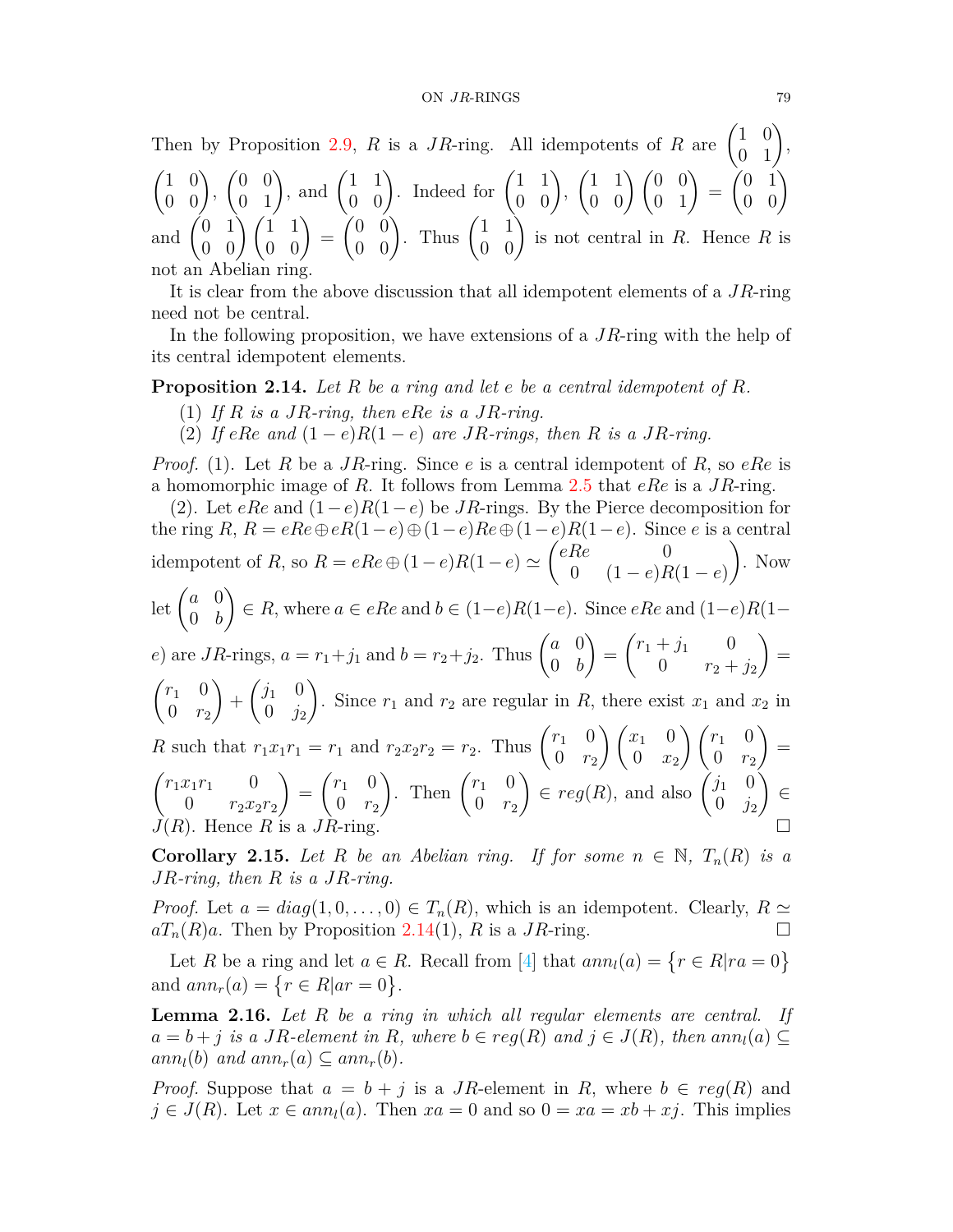that  $xb = -xj$ . Since *b* is regular in *R*, there exists  $y \in R$  such that  $byb = b$ . It follows that  $xby = -xyy = -xj'$ , where  $jy = j'$ . Then,  $xbyb = xb = -xj'b$ . Since all regular elements are central in *R*, so  $xb = -xbj'$ . Thus  $xb(1 + j') = 0$ . Then  $xb = 0$  as  $(1+j') \in U(R)$ , which implies that  $x \in ann_l(b)$ . Hence  $ann_l(a) \subseteq$  $ann_l(b)$ . By a similar argument, we have  $ann_r(a) \subseteq ann_r(b)$ .

**Proposition 2.17.** *Let R be a ring and let e be an idempotent element of R. If all regular elements are central in*  $R$ *, then*  $a$  *is*  $JR$  *in*  $eRe$  *if and only if*  $a \in eRe$ *is JR in R.*

*Proof.* Suppose that *a* is *JR* in *eRe*. Therefore  $a = b + j$ , where  $b \in reg(eRe)$ and  $j \in J(eRe)$ . Then  $b \in reg(R)$ , as all regular elements are central in R, and  $j \in eJ(R)e \subseteq J(R)$ . Hence  $a \in eRe$  is  $JR$  in  $R$ .

Conversely, let  $a \in eRe$  be  $JR$  in  $R$ . Then  $a = b + j$ , where  $b \in reg(R)$ and  $j \in J(R)$ . Now  $(1-e)a = a - ea = exe - e(exe) = exe - exe = 0$ , then  $(1-e) ∈ ann<sub>l</sub>(a)$  as  $a ∈ eRe$ . Similarly, we can show that  $(1-e) ∈ ann<sub>r</sub>(a)$ . Hence  $(1 - e) \in ann<sub>i</sub>(a) \cap ann<sub>r</sub>(a)$ . Then by Lemma [2.16,](#page-6-1)  $(1 - e) \in ann<sub>i</sub>(b) \cap ann<sub>r</sub>(b)$ . We have  $be = b = eb$ . Since  $b \in reg(R)$ , there exists  $y \in R$  such that  $byb = b$ . Then we have  $(ebe)(eye)(ebe) = ebeyebe = ebybe = ebe$ , that is,  $ebe \in reg(eRe)$ and also  $e^i e \in e^j(R)e = J(eRe)$ . Therefore,  $a = ebe + eje$ , where  $ebe \in req(eRe)$ and  $eje \in J(eRe)$ . Hence *a* is *JR* in *eRe*.

### 3. Properties of *JR*-rings

Let *R* be a ring and let  $a \in R$ . Recall from [\[6](#page-11-4)] that *R* is said to be a *local ring* if either *a* or 1*−a* is a unit. We know that a local ring is always a *JR*-ring, but the converse need not be true (see Section 2). Also, a ring *R* is called an (*S, n*)*-ring* if every element is either a unit or the sum of no more than *n* units. A *JR*-ring need not be an  $(S, 2)$ -ring. For example,  $\mathbb{Z}_6$  is a *JR*-ring but not an  $(S, 2)$ -ring as 3 is neither a unit nor the sum of two units.

In the following proposition, we provide sufficient conditions for a *JR*-ring to be a local ring and an (*S,* 2)-ring.

<span id="page-7-0"></span>**Proposition 3.1.** *Let R be a ring with the only idempotents* 0 *and* 1*.*

- (1) *R is a JR-ring if and only if R is a local ring.*
- (2) *If R is a JR-ring, then R is an* (*S,* 2)*-ring.*

*Proof.* (1). Let *R* be a *JR*-ring and let  $a \in R$  such that  $a = r + j$ , where  $r \in reg(R)$  and  $j \in J(R)$ . Since  $r \in reg(R)$ , there exists  $y \in R$  such that  $ryr = r$ . Then *ry* and *yr* are idempotents. If  $ry = 0$  or  $yr = 0$  and so  $r = ryr = 0$ , then *a*  $\in$  *J*(*R*). This implies that 1 − *a*  $\in$  *U*(*R*). If *ry* = *yr* = 1, then *r*  $\in$  *U*(*R*). Thus *a* =  $r + j$  ∈  $U(R) + J(R)$ . It follows that  $1 - a = 1 - r + j$  ∈  $J(R) + J(R)$ , so 1 −  $a \in J(R)$ . This implies that  $a \in U(R)$ . Hence R is a local ring. The converse is clear from Proposition [2.2\(](#page-1-0)4).

(2). Let  $a \in R$ , and write  $a-1 = r + j$ , where  $r \in reg(R)$  and  $j \in J(R)$ . Since  $r \in reg(R)$ , there exists  $y \in R$  such that  $ryr = r$ . Then  $(ry)^2 = ryry = ry$ , and also  $(yr)^2 = yryr = yr$ . Thus *ry* and *yr* are idempotents. Since *R* has only 0 and 1 idempotents, either *ry* = *yr* = 1 or at least one of *ry* and *yr* is zero. Suppose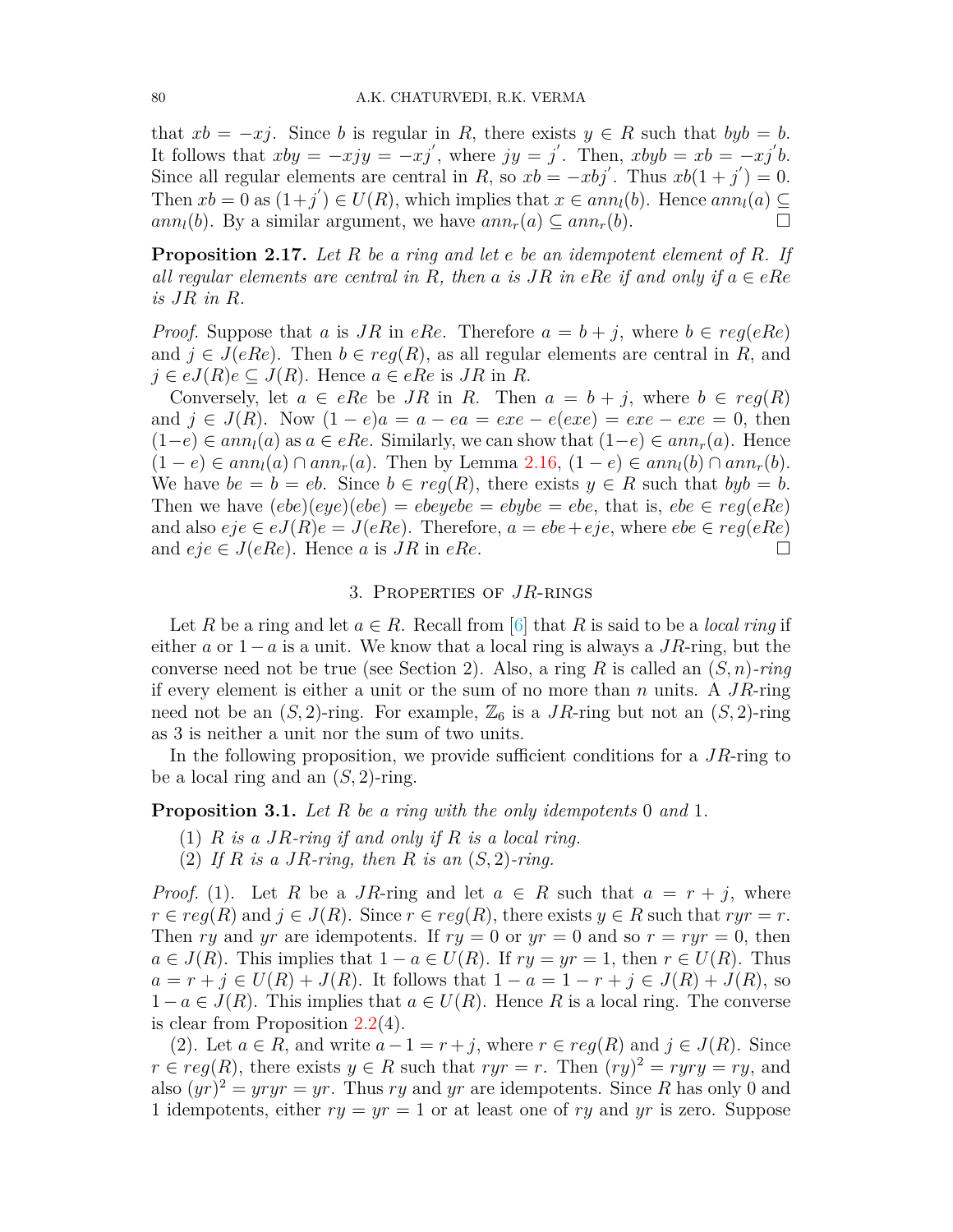*ry* = *yr* = 1. Then *r* ∈ *U*(*R*). Then from  $a - 1 = r + j$ , we have  $a = r + (1 + j)$ , so *a* is the sum of two units. Suppose that at least one of *ry* and *yr* is zero. Then  $r = 0$ . Thus from  $a - 1 = r + j$ , we have  $a = (1 + j)$ , so *a* is unit. Hence *R* is an  $(S, 2)$ -ring. □

**Proposition 3.2.** *Let R be a ring.*

- (1) The only JR-ring that has no nonzero idempotents is  $R = 0$ .
- (2) If  $R$  is a JR-ring and aR has no nonzero idempotents for  $a \in R$ , then a *is the sum of a right unit and an element from Jacobson radical.*

*Proof.* (1). Suppose that *R* is a *JR*-ring. Therefore, for any  $a \in R$ ,  $a = r + j$ , where  $r \in reg(R)$  and  $j \in J(R)$ . Since  $r \in reg(R)$ , there exists  $y \in R$  such that  $ryr = r$ , so  $(ry)^2 = ryry = ry$ . This implies that *ry* is an idempotent in *R*. Similarly *yr* is an idempotent of *R*. Since *R* has no nonzero idempotents,  $ry = yr = 0$ . In both cases, when  $r = 0$ , we have  $a = 0 + j \in J(R)$ . Thus  $R = J(R)$  and so  $R = 0$ .

(2). Let *R* be a *JR*-ring and  $a \in R$ . Choose a regular element and an element from Jacobson radical such that  $a - 1 = r + j$ , where  $r \in reg(R)$  and  $j \in J(R)$ . Then  $a = r + (1 + j)$ . Since  $r \in reg(R)$ , there exists  $y \in R$  such that  $ryr = r$ . Then  $ayr = ryr + (1 + j)yr$ , also  $a(1 - yr) = (j + 1)(1 - yr)$ . It follows that  $(j + 1)(1 - yr)(j + 1)^{-1} = a(1 - yr)(j + 1)^{-1} \in aR$  as  $(j + 1) \in U(R)$ . Now  $((j+1)(1-yr)(j+1)^{-1})^2 = ((j+1)(j+1)^{-1} - (j+1)yr(j+1)^{-1})^2 = (1-(j+1)yr(j+1)^{-1})^2$  $1)$ *yr*(*j*+1)<sup>-1</sup>)<sup>2</sup> = 1+(*j*+1)*yr*(*j*+1)<sup>-1</sup> −2(*j*+1)*yr*(*j*+1)<sup>-1</sup> = 1-(*j*+1)*yr*(*j*+1)<sup>-1</sup> as *yr* is an idempotent. Then  $(j + 1)(1 - yr)(j + 1)^{-1}$  is an idempotent, so  $(j+1)(1 - yr)(j+1)^{-1} = 0$  as *aR* has no nonzero idempotents. It follows that  $(1 - yr) = 0$ , so  $yr = 1$ . Hence *a* is the sum of a right unit and an element from the Jacobson radical.

□

Let *c* be a condition on an element in a ring *R*. Recall from [\[11\]](#page-11-10) that *c* is called a *translation invariant* if whenever  $a \in R$  satisfies the condition *c*, then *ua* and *au* both satisfy *c* for every unit  $u \in R$ .

### **Proposition 3.3.** *JR-ness is a translation invariant.*

*Proof.* Let  $a \in R$  be *JR*. Then  $a = r + j$ , where  $r \in reg(R)$  and  $j \in J(R)$ . Thus  $au = ru + ju, u \in U(R)$ . It follows that there exists  $x \in R$  such that  $rxr = r$ and  $ru(u^{-1}x)ru = rxru = ru$ . Then, *ru* is regular and  $au \in reg(R) + J(R)$ . Similarly,  $ua = ur + uj$  and *ur* is regular. Therefore,  $ua \in reg(R) + J(R)$ . Hence *au* and *ua* are *JR*. This implies that *JR*-ness is a translation invariant.  $\Box$ 

*Remark* 3.4*.* A *JR*-ring and a reduced ring do not imply each other. The ring of integers  $\mathbb Z$  is a reduced ring but not a *JR*-ring. Consider  $R =$  $\begin{pmatrix} \mathbb{Z}_4 & 0 \end{pmatrix}$  $0 \quad \mathbb{Z}_4$  $\setminus$ . By Proposition [2.9,](#page-3-0) *R* is a *JR*-ring. Indeed, for  $a =$  $\begin{pmatrix} 2 & 0 \\ 0 & 2 \end{pmatrix}$ ,  $a^2 =$  $\begin{pmatrix} 0 & 0 \\ 0 & 0 \end{pmatrix}$  implies that *R* is not a reduced ring. From Section 2, it is clear that every regular ring is a *JR*-ring, but the converse need not be true.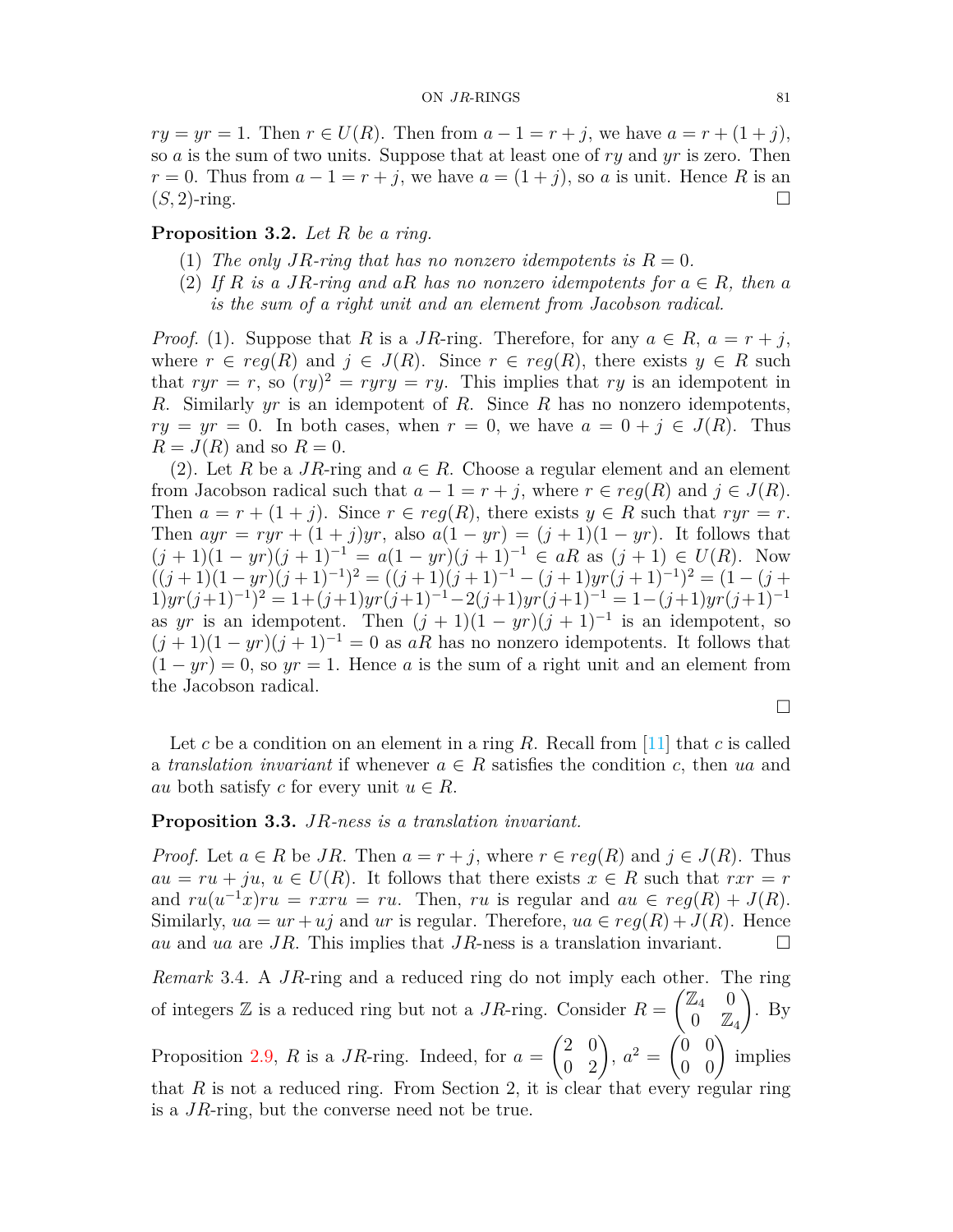In the following proposition, we give a sufficient condition for a *JR*-ring to be a regular ring.

**Proposition 3.5.** *A reduced ring R is a regular ring if and only if R is a Jsemisimple JR-ring.*

*Proof.* From [\[6](#page-11-4)], a regular reduced ring is strongly regular. Therefore, *R* is strongly regular. It follows from [\[8](#page-11-9), Exercise 12.5] that *R* is a division ring and so *R* is a *JR*-ring with  $J(R) = 0$  as *R* is regular. Conversely, since *R* is a *JR*-ring, for any  $a \in R$ ,  $a = r + j$ , where  $r \in reg(R)$  and  $j \in J(R)$ . Also  $J(R) = 0$  implies that  $a = r$ , that is, each element of R is regular. Hence R is a regular ring.

□

*Remark* 3.6*.* (1) A *JR*-ring need not be an *NR*-clean ring. For example, let  $R =$  $\angle$   $\mathbb{Z}_4$   $\mathbb{Z}_4$  $0 \quad \mathbb{Z}_4$  $\setminus$ . By Proposition [2.9,](#page-3-0) *R* is a *JR*-ring. We see that all the elements of  $N(R)$  are  $\begin{pmatrix} 0 & 0 \\ 0 & 0 \end{pmatrix}$ ,  $\begin{pmatrix} 2 & 0 \\ 0 & 0 \end{pmatrix}$  $\begin{pmatrix} 2 & 2 \\ 0 & 2 \end{pmatrix}$  $\begin{pmatrix} 2 & 0 \\ 0 & 2 \end{pmatrix}$  $\begin{pmatrix} 0 & 0 \\ 0 & 2 \end{pmatrix}$  $\begin{pmatrix} 0 & 1 \\ 0 & 0 \end{pmatrix}$  $\begin{pmatrix} 0 & 2 \\ 0 & 0 \end{pmatrix}$ , and  $\begin{pmatrix} 0 & 3 \\ 0 & 0 \end{pmatrix}$  and that all elements of  $reg(R)$  are  $\begin{pmatrix} 1 & 0 \\ 0 & 3 \end{pmatrix}$ ,  $\begin{pmatrix} 1 & 3 \\ 0 & 3 \end{pmatrix}$  $\left(\begin{matrix} 0 & 3 \\ 0 & 3 \end{matrix}\right)$  $\begin{pmatrix} 1 & 0 \\ 0 & 0 \end{pmatrix}$  $\begin{pmatrix} 3 & 0 \\ 0 & 0 \end{pmatrix}$  $\begin{pmatrix} 0 & 0 \\ 0 & 1 \end{pmatrix}$  $\begin{pmatrix} 0 & 0 \\ 0 & 3 \end{pmatrix}$  $\begin{pmatrix} 1 & 0 \\ 0 & 1 \end{pmatrix}$  $\begin{pmatrix} 3 & 0 \\ 0 & 3 \end{pmatrix}$  $\begin{pmatrix} 1 & 0 \\ 0 & 3 \end{pmatrix}$ , and  $\begin{pmatrix} 3 & 0 \\ 0 & 1 \end{pmatrix}$ . An element  $\begin{pmatrix} 2 & 1 \\ 0 & 2 \end{pmatrix}$  cannot be written as the sum of an element from  $N(R)$  and  $reg(R)$ . Hence R is not an  $NR$ -clean ring.

(2) A *JR*-ring and a *J*-semisimple ring do not imply each other. The ring of integers  $\mathbb{Z}$  is *J*-semisimple but not a *JR*-ring, and the ring  $\mathbb{Z}_4$  is *JR* but not *J*-semisimple.

Recall from[[9\]](#page-11-11) that a ring is called left (resp. right) *quasi-duo* if every maximal left (resp. right) ideal is two-sided. In the following proposition, we provide a sufficient condition for an *NR*-clean ring to be a *JR*-ring.

**Proposition 3.7.** *If R is J-semisimple and left or right quasi-duo ring, then R is a JR-ring if and only if R is an NR-clean ring.*

*Proof.* Let *R* be a *JR*-ring. Therefore, for any  $a \in R$ ,  $a = r + j$ , where  $r \in reg(R)$ and  $j \in J(R)$ . Since R is *J*-semisimple,  $J(R) = 0$ . Thus  $a = r$ . Hence R is an *NR*-clean ring.

Conversely, suppose *R* is an *NR*-clean ring. Therefore, for any  $a \in R$ ,  $a = r+n$ , where  $r \in \text{reg}(R)$  and  $n \in N(R)$ . Since R is a left or right quasi-duo ring, from [[9\]](#page-11-11), we have  $N(R) \subseteq J(R)$ . Thus  $a \in reg(R) + J(R)$ . Hence R is a  $JR$ -ring.  $\Box$ 

*Remark* 3.8*.* (1) A *JR*-ring need not be clean. For example, let *F* be a field with  $char(F) \neq 2$ , let  $A = F[[x]]$ , and let K be the field of fractions of *A*. All the ideals of *A* are generated by the power of *x*, denoted by  $(x^n)$ . Now, if  $A_F$  denotes the vector space A over  $F$ , then define

 $R = \{r \in \text{End}(A_F) : \text{there exist } q \in K \text{ and a positive integer } n, \text{with }$  $r(a) = qa$ , for all  $a \in (x^n)$ . Then *R* is regular but not clean (see [\[1,](#page-10-0)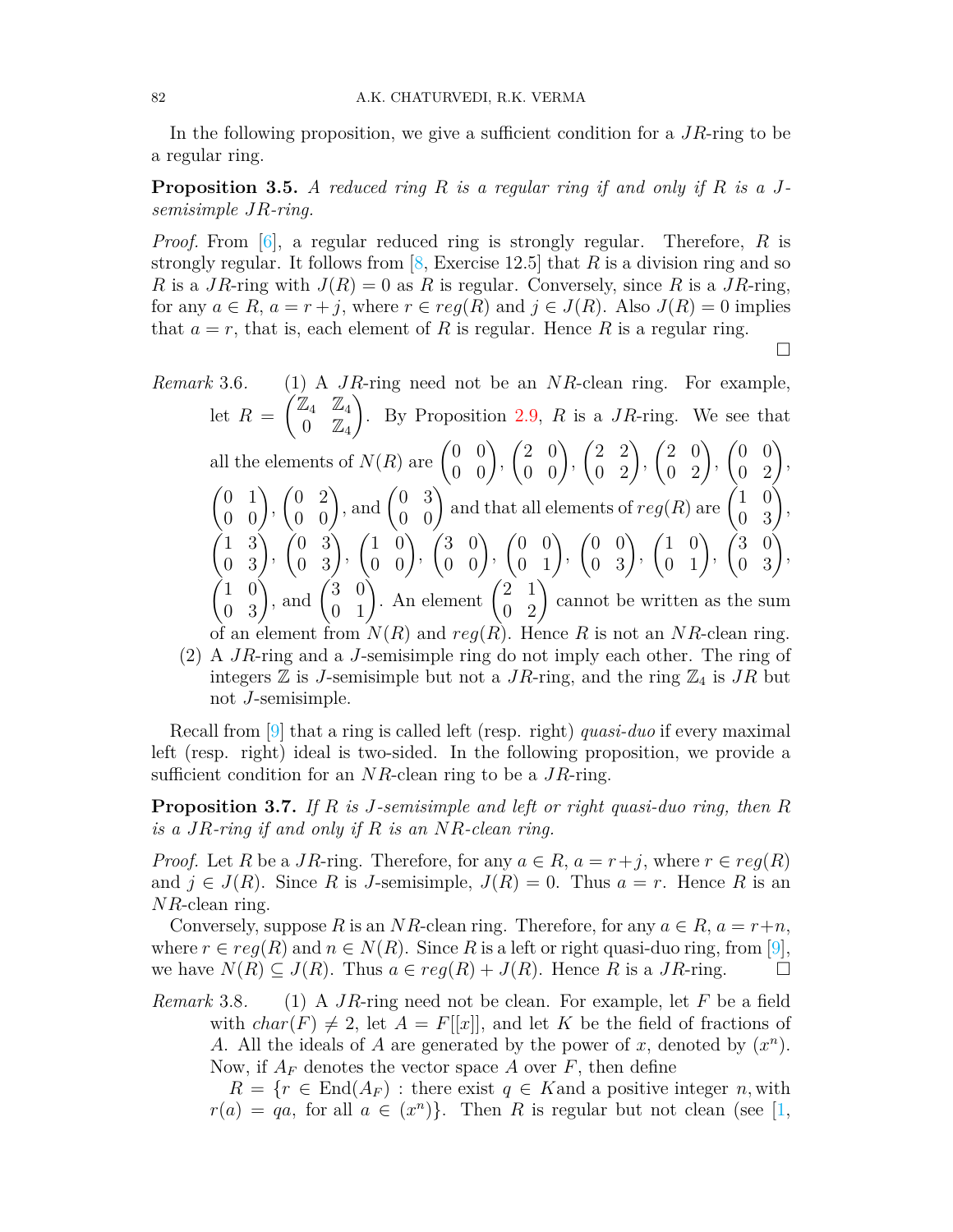Definition 2.1]). By Proposition [2.2,](#page-1-0) every regular ring is a *JR*-ring. It follows that *R* is a *JR*-ring but not clean.

(2) Following  $[6]$  $[6]$  $[6]$ , a ring *R* is called *unit regular* if for each  $r \in R$ ,  $r = r u r$ for some unit *u* in *R*. A *JR*-ring need not be unit regular. For example, consider the above example of ring *R*. By [\[2](#page-11-12), Theorem 5], a unit regular ring is clean. It follows that *R* is not unit regular but a *JR*-ring.

<span id="page-10-1"></span>**Proposition 3.9.** *Let R be a J-semisimple ring with the only idempotents* 0 *and* 1*.*

- (1) *R is a JR-ring if and only if R is a clean ring.*
- (2) *R is a JR-ring if and only if R is unit regular.*

*Proof.* (1). Let *R* be a *JR*-ring and let  $a \in R$ . If  $a = 0$ , then  $a = 1 + (-1) \in$  $E(R) + U(R)$  is a clean element of *R*. Consider  $0 \neq a \in R$ . Then  $a = r + j$ , where  $r \in reg(R)$  and  $j \in J(R)$ . Since R is *J*-semisimple,  $J(R) = 0$ . Thus  $a = r$ . Since *r* is regular in *R*, there exists  $y \in R$  such that  $ryr = r$ . Then *ry* and  $yr$ are idempotents. Since R has only 0 and 1 idempotents, either  $ry = yr = 1$  or at least one of *ry* and *yr* is zero. If at least one of *ry* and *yr* is zero, then  $r = 0$ . Thus  $a = 0$ , which is a contradiction as  $a \neq 0$ . If  $ry = yr = 1$ , then  $r \in U(R)$ . It follows that  $a = 0 + r \in E(R) + U(R)$ . Hence R is a clean ring. Conversely, let *R* be a clean ring. Let  $a \in R$ ,  $a = e + u$ , where  $e \in E(R)$  and  $u \in U(R)$ . Since R has only 0 and 1 idempotents,  $a = u$  or  $a = 1 + u$ . In both cases, *a* is *JR*. Hence *R* is a *JR*-ring.

(2). Let *R* be a *JR*-ring and let  $a \in R$ . If  $a = 0$ , then *a* is unit regular. Consider  $0 \neq a \in R$ . Then  $a = r + j$ , where  $r \in reg(R)$  and  $j \in J(R)$ . Since R is *J*-semisimple,  $J(R) = 0$ . On the same line from the proof of Proposition [3.9](#page-10-1)(1), we get  $r \in U(R)$ . It follows that  $a \in U(R)$  and every unit is unit regular. Hence *R* is unit regular. Conversely, let *R* be unit regular. Then by[[2,](#page-11-12) Theorem 5], *R* is a clean ring and so a *JR*-ring by Proposition [3.9](#page-10-1)(1).

□

**Corollary 3.10.** *Let R be a J-semisimple ring with the only idempotents* 0 *and* 1*. If R is a JR-ring, then it is Dedekind finite.*

**Proposition 3.11.** *If all regular elements of a ring R are idempotents, then the following conditions are equivalent:*

- (1) *R is a Boolean ring.*
- (2) *R is a regular ring.*
- (3) *R is a J-semisimple JR-ring.*

*Proof.* Clear. □

**Acknowledgement.** The research of the second author is supported by a grant from University Grants Commission, India (UGC Ref. No.: 1089/(CSIR-UGC NET DEC. 2017)).

#### **REFERENCES**

<span id="page-10-0"></span>1. N. Ashrafi and E. Nasibi, *r-clean rings*, Math. Reports **15** (2013) 125–132.